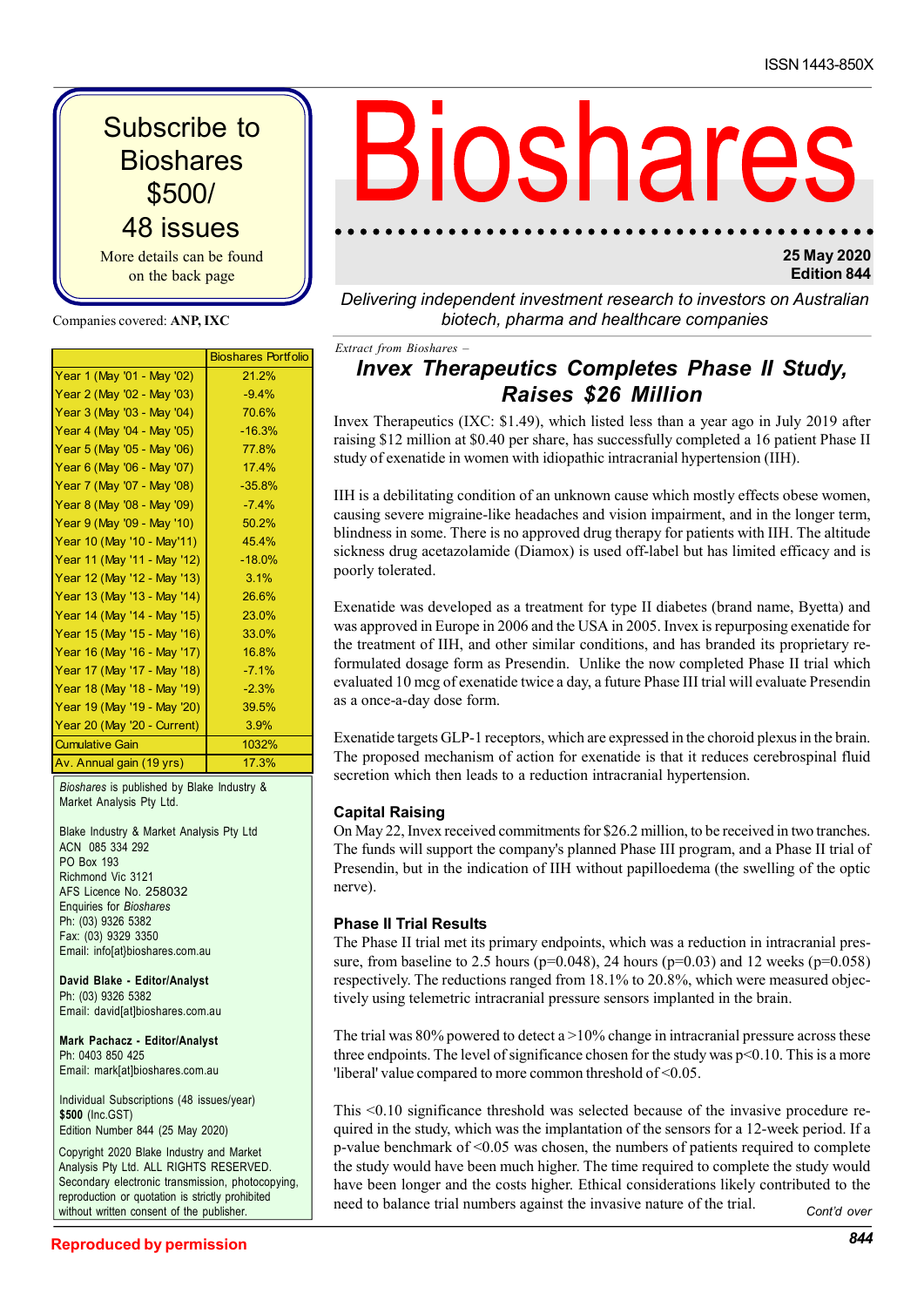As Palesch notes in 'Some Common Misconception about P-values' (Stroke, Dec 2014), "for a certain Phase II clinical trial, where the safety and efficacy of a new treatment is still being explored, one can argue for a more liberal alpha to give the treatment a higher level of the benefit of doubt, especially when the disease or condition have only a few, if any, effective treatment options."

At the time of the company's IPO in July 2019, 10 patients had completed the trial protocol. The last patient was recruited into the trial in October 2019, completing the 12-week dosing for the trial in January 2020. The company's announcement covering the trial's results shows that 15 patients were included in the final analysis. The 16th patient was excluded from analysis because the sensor implant failed.

### Secondary Endpoints

Secondary endpoints were not powered for significance. However, a significant change in monthly headaches by week 12 was observed, with a reduction of  $37\%$  (p=0.069) to 14.3 mean monthly headache days.

Another favourable result was that exenatide was shown to improve visual acuity, delivering the equivalent of a one line (of letters) improvement at week 12 ( $p=0.036$ ). If not for a confounding effect of one patient in the placebo group, which showed an improvement when all others in the placebo group worsened or stayed the same, the difference between the two groups would have been even more convincing.

This visual acuity data may mean that Invex has an endpoint for its proposed Phase III trial that has a fresh relevance, even it is still a secondary endpoint. Patients who face vision loss also face complex and difficult surgical interventions, which have high relapse rates. Therefore a drug which not only halts vision loss but has the potential to improve visual acuity could, if it can be demonstrated in a robust Phase III study, provide the foundations for pricing levels for payors that could be higher, because of the additional benefits that drug could potentially deliver.

### Results to be Presented at June Conference

The trial data is expected to be submitted to a scientific publication and to be presented at the 4th European Headache Congress (June 29 - July 2, 2020).

### Single Phase III Trial [due to Orphan Drug Designation]

Invex has outlined a single, Phase III trial which would recruit 200- 250 patients. Since IIH is classified as an Orphan Drug indication, only one Phase III trial would be required. The trial is planned to commence in H1 2021.

The primary endpoints which are being considered for this 24 week trial (of a dose that has yet to be determined) could be either change in perimetric mean deviation (PMD) at week 24 or the number of monthly moderate-to-severe headache days. PMD is a measure of visual field loss.

One drug that has been used off-label to treat IIH, but with limited

success because of negative side effects, is acetazolamide. A 165 patient Phase II/III trial of acetazolamide plus a low salt diet, which was completed in 2014, used the mean change in perimetric mean deviation as its primary endpoint [NCT01003639]. This trial reported a modest improvement in visual field function. This study has been one of three Phase III studies conducted for the indication of IIH, of which two were terminated, according to Clinicaltrials.gov.

After 24 weeks, the placebo arm would receive Presendin, with both arms continuing to receive Presendin for a following 24 week period. This design feature would satisfy ethical considerations for trial participants in the placebo arm, who would not benefit from any efficacy that might occur in the treatment arm. The extension of drug treatment to the placebo group would also expand the safety data set for Presendin.

Possible secondary endpoints could include whichever of the above is excluded as a primary endpoint in addition to visual acuity, optic nerve magnitude, a visual function questionnaire, body weight, quality-of-life and a headache impact test.

Market analysis provided by Invex Therapeutics places the annual incidence of IIH across Europe and the USA at almost 40,000 cases, of which 60% are diagnosed and of those 90% amenable to drug therapy. Invex has proposed a market with 21,500 new cases per annum, and a prevalence market of 92,500. It estimates the annual addressable market for new cases each year to be worth \$387 million, using an indicative pricing of \$1500 per month of drug.

The growth rate estimated by Invex for new cases is 3.4% per annum, based on growth rates in obesity prevalence in the UK.

### **Outlook**

In our view the likelihood of an acquisition of Invex Therapeutics has increased now that the company has convincingly demonstrated clinical proof-of-concept for exenatide in IIH, has drafted a Phase III clinical study plan and set in motion development for an additional indication.

What would make Invex appealing to a pharmaceutical company are the following:

1. The safety profile of exenatide has been established with the marketed drugs Byetta (a daily dose form) and Bydureon (an extended release form). While these two drugs have limitations, it is the awareness of these limits that have the potential to reduce the development and commercial risk of Presendin. The once-a-week Bydureon has a Black Box warning label, likely reflecting the very high dose of the drug (2mg) compared to the low 10 mcg dose for Byetta administered daily. Warnings and precautions supplied for Byetta relate to reports of fatal and non-fatal haemorrhagic or necrotising pancreatitis, risks of use with sulfonylurea, and with patients with severe gastrointestinal disease and severe renal impairment.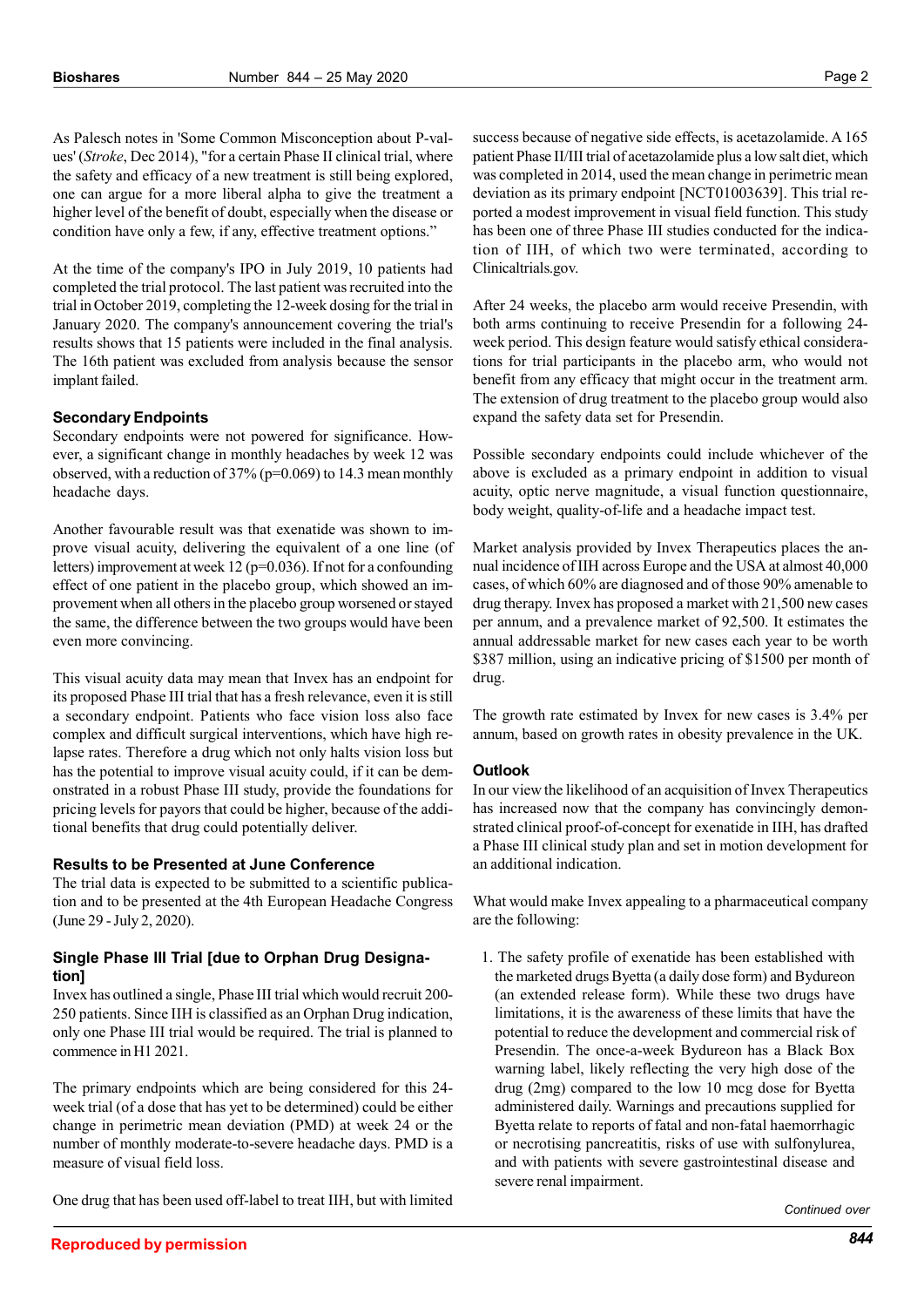### – Invex cont'd

- 2. The NPV of Presendin for IIH, assuming registration in the EU and the USA, the securing of payment for an annual course of treatment of \$18,000, for an annual prevalence market of 92,000 patients growing at 3.4% per annum, an 80% penetration rate, and an Orphan Drug designation granting Presendin seven years market exclusivity in the USA and 10 years in Europe, could be upwards of \$2 billion. A key assumption is that Presendin achieves very strong market penetration as well as securing premium pricing.
- 3. The yet to be confirmed Presendin formulation will differ to the currently approved Byetta (10 mcg twice daily) and Bydureon (2 mg weekly), by being a once a day dose. This would confer additional protection against the use of those two drugs in the indication of IIH.

The company's next milestone will be the completion of a PK study of Presendin in animals this quarter, followed by the Phase III trial design in Q3 2020.

Invex Therapeutics is capitalised at \$112 million, assuming the issue of 20.15 million new shares and is now funded to complete its Phase III study and commence a Phase II study in a second indication. Invex will have a cash position of \$36.6 million, including new capital as cash at hand.

Bioshares recommendation: Speculative Buy Class A

Bioshares

Bioshares